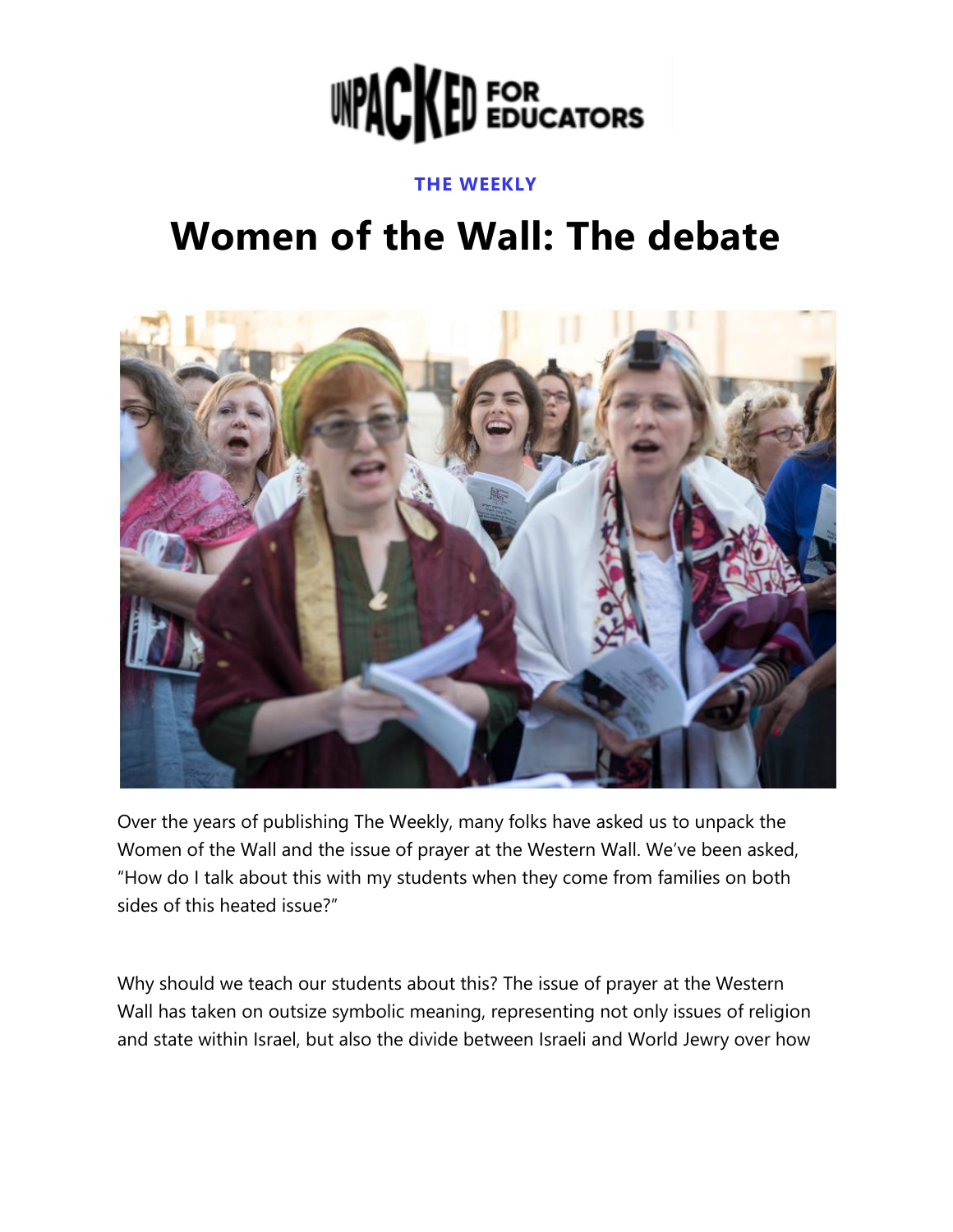Israel addresses different practices in the Jewish community.

For Women of the Wall, this is a fight for the right to pray and read from the Torah at the Western Wall (even among the Women of the Wall, there is a debate over how to best achieve this, as we explain below).

For many Orthodox worshippers, this is about preserving Orthodox Jewish tradition at one of Judaism's holiest sites. And for many other Israelis and Jews, as **Shmuel Rosner**, senior fellow at the Jewish People Policy Institute, told The [Jerusalem Post,](https://content.opendormedia.org/e/634291/ious-conflict-in-israel-668051/k6qx1/293808280?h=QgC83Zhc02BcG-AMKki8zwdu6sHlI6DzjqEc8Q5KToc) this issue simply isn't a high priority.

We hope that this Weekly will help you bring this complex topic, including diverse perspectives on this issue from Israeli society and across the Jewish world, into your classroom, your homes and your conversations.

As a wise person once said to me, "An awkward but important conversation had is better than an awkward and important conversation not had." We hope this Weekly provides you with the tools you need for a meaningful conversation on this vexing challenge.

Best,

Noam

### **We're curious…**

Last week, clashes broke out between Orthodox protesters and Israeli police as the "Women of the Wall" activist group held services for Rosh Hodesh (the start of the new Hebrew month) at the Western Wall. Hundreds of protesters gathered at the site to demonstrate against the controversial women's group.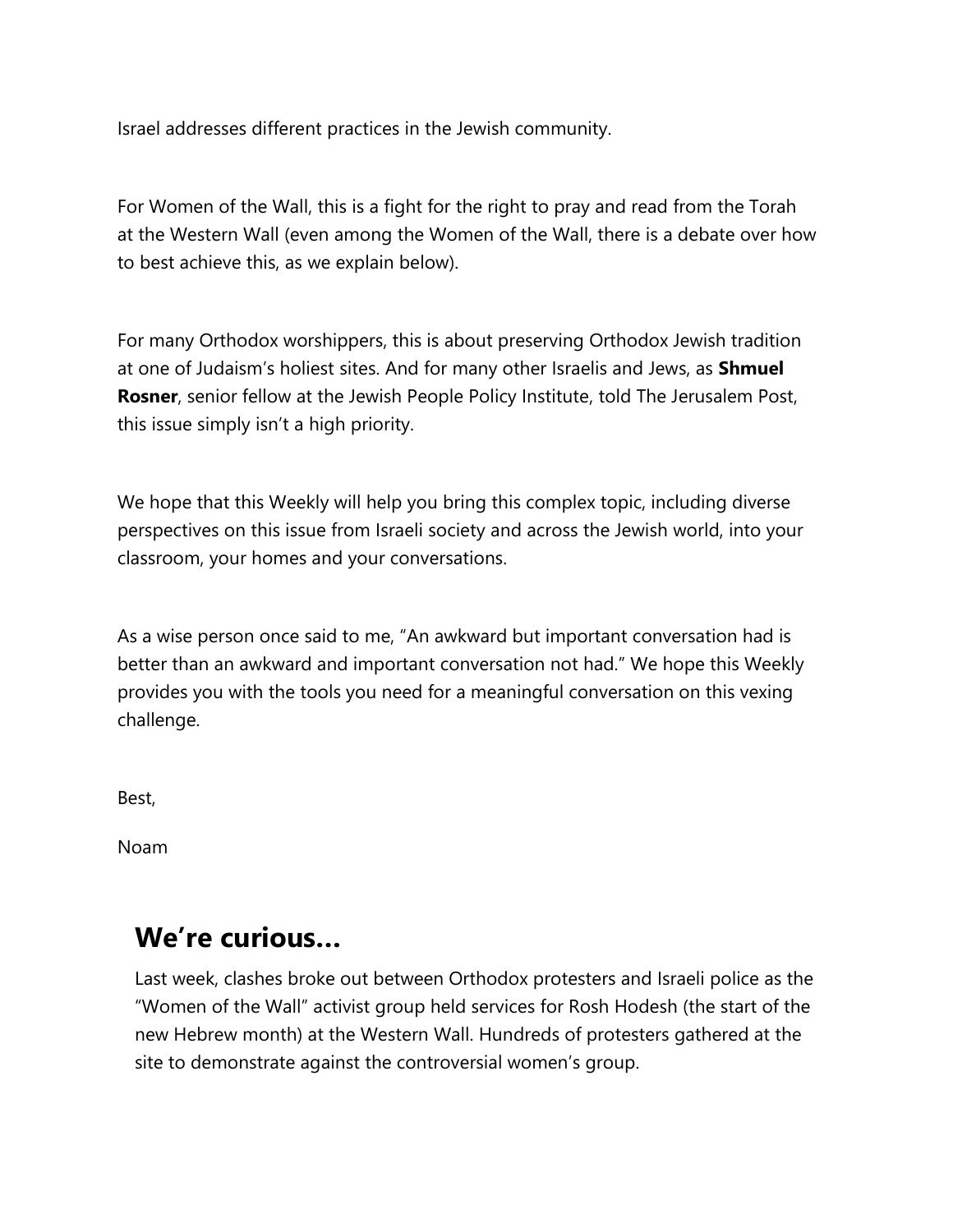Meanwhile, members of the Women of the Wall carried empty Torah mantles in protest of site rules that prohibit bringing Torah scrolls into the women's section.

"This is to illustrate that there is no Torah in the women's section," **Anat Hoffman**, a founder member of the group, [explained](https://content.opendormedia.org/e/634291/thewall-videos-573061413977756/k6qx5/293808280?h=QgC83Zhc02BcG-AMKki8zwdu6sHlI6DzjqEc8Q5KToc) as she held a Torah cover. "Here's the revolutionary notion: women are people and we want to read from the Torah!"

Why did this happen? Shas party leader **Aryeh Deri** had called for the protest against the women's group. In a [tweet](https://content.opendormedia.org/e/634291/eri-status-1456198888646483973/k6qx7/293808280?h=QgC83Zhc02BcG-AMKki8zwdu6sHlI6DzjqEc8Q5KToc) the day before the event that was later shared by former Prime Minister **Benjamin Netanyahu**, Deri wrote, "I call on everyone for whom the sanctity of the Western Wall is important to come and pray with us, so that, God forbid, the holy place will not be desecrated."

Meanwhile, **Gilad Kariv**, a Knesset member in the Labor party who is also a Reform rabbi, planned to bring a Torah scroll for the women's group to use. Since becoming a Knesset member seven months ago, Kariv has been using his parliamentary immunity to bring Torah scrolls to the women's group.

[Haaretz](https://content.opendormedia.org/e/634291/ome-to-western-wall-1-10356515/k6qx9/293808280?h=QgC83Zhc02BcG-AMKki8zwdu6sHlI6DzjqEc8Q5KToc) reported that Haredi leaders "had threatened to physically prevent Kariv from handing over the Torah scroll, should he show up."

As tensions mounted leading up to the event, in an effort to prevent a serious conflict from taking place, President **Isaac Herzog** asked Kariv to stay away from the site.

"The possibility of elected officials brawling at the remains of the temple, Judaism's holiest place...gives me great anguish, especially when we remember how fights at this site ended 2,000 years ago," Herzog explained in a statement.

Kariv [agreed](https://content.opendormedia.org/e/634291/lad-status-1456396628072488964/k6qxc/293808280?h=QgC83Zhc02BcG-AMKki8zwdu6sHlI6DzjqEc8Q5KToc) to the President's request not to attend. Following his announcement, Deri and other Haredi Knesset members said that they too would skip the event. (The only Knesset member who *did* show up was **Itamar Ben-Gvir** of the Religious Zionism party, who could be heard shouting at the women's group and their supporters, "You will not harm the Western Wall!")

Despite Herzog's last-minute intervention and the rest of the Knesset members cancelling their visits, there were still minor clashes as police created a barrier to push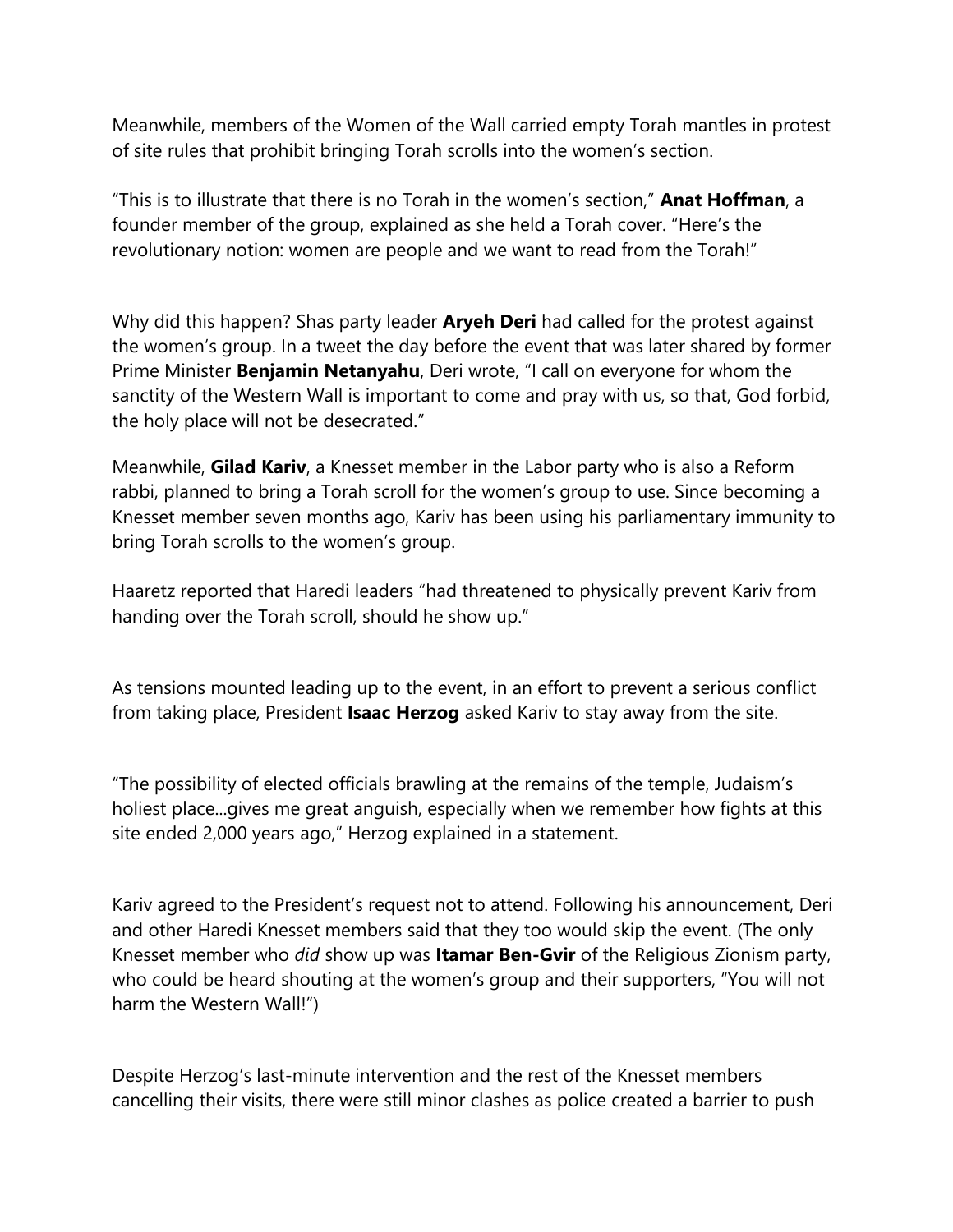back the protesters from reaching the women's group.

With this recent conflict at one of the holiest Jewish sites, we wanted to unpack the Women of the Wall and the longstanding dispute over women's prayer at the Kotel. Who are the Women of the Wall and why are they at the center of so much controversy? And how did Israelis and the Jewish world react to the protests?

#### **Who are the Women of the Wall?**

First, let's unpack the Women of the Wall and the debate over prayer at the Western Wall. According to their [website](https://content.opendormedia.org/e/634291/2021-11-09/k6qxh/293808280?h=QgC83Zhc02BcG-AMKki8zwdu6sHlI6DzjqEc8Q5KToc), the group's mission is "to attain social and legal recognition of our right, as women, to wear prayer shawls, pray and read from the Torah, collectively and aloud, at the Western Wall."

"We don't feel at home in a place where we cannot wear our *tallit* and read together from the Torah," **Lesley Sachs**, the group's executive director, [explained](https://content.opendormedia.org/e/634291/watch-v-A3FHk9EiQ4Q-t-139s/k6qxk/293808280?h=QgC83Zhc02BcG-AMKki8zwdu6sHlI6DzjqEc8Q5KToc). "It's our right as Jews in the Jewish state."

In the view of the Orthodox protesters, all prayer at the Western Wall should follow Haredi Orthodox rules. This means that women and men must be separated with a high wall or partition, and that women are forbidden from wearing *tefillin*, *tallitot* and *kippot*, and from reading from the Torah, practices that are restricted to men in some Orthodox communities.

So, how did the Women of the Wall form? The group was founded in December 1988 during the first International Jewish Feminist Conference in Jerusalem.

Here's what happened: A group of 100 women who were attending the conference went to the Western Wall and attempted to read from the Torah in the women's section. They were physically and verbally assaulted by a group of Orthodox worshippers at the site.

The police stopped their service due to objections from other worshippers. However, a group of Jerusalem women resolved to gather there each Rosh Hodesh that followed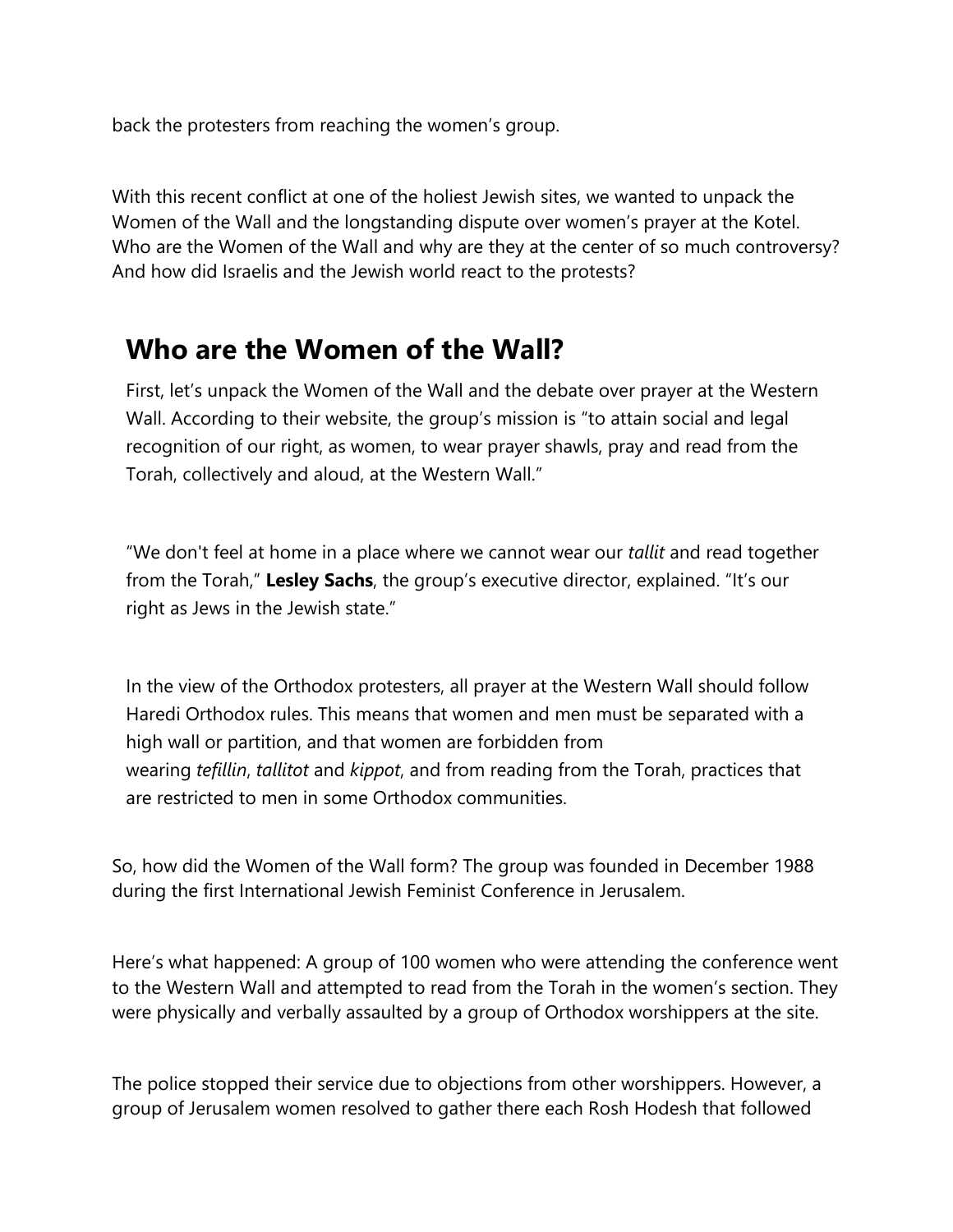with a Torah, *tefillin* and *tallitot*. They eventually formed the Women of the Wall.

This podcast from [Israel Story](https://content.opendormedia.org/e/634291/-part-iv-this-wall-is-my-wall-/k6qxp/293808280?h=QgC83Zhc02BcG-AMKki8zwdu6sHlI6DzjqEc8Q5KToc) tells the history of how the movement was born, their history, and the opposition they have faced over the years, which has sometimes turned violent. We recommend listening to the episode for the full story, but here is an update on the group in recent years.

In 2013, then-Prime Minister Netanyahu tasked **Natan Sharansky**, who was then head of The Jewish Agency with resolving the conflict over prayer at the Western Wall. Sharansky proposed creating three equal sections at the Wall plaza: one for men, one for women and one for egalitarian mixed prayer.

Later that year, under a commission headed by then-Cabinet Secretary **Avichai Mandelblitt**, the plan was revised, and the egalitarian section was moved to Robinson's Arch, an archaeological site at the southern end of the Western Wall plaza that does not have direct contact with it and has a separate entrance.

In 2016, after three years of negotiations, the government approved *this* plan, which is now known as the "Kotel Agreement" or the "Kotel Compromise."

The Women of the Wall were deeply divided over how to respond to this offer. Anat Hoffman, the founder of the group, supported the plans because it would provide statelevel recognition and funding of non-Orthodox forms of Judaism. This represented a major gain for their movement.

But others, like **Shulamit Magnus**, *another* founding member of the group, felt very differently, noting that in exchange for the gains made at Robinson's Arch, they would have to leave their regular space in the women's section at the Kotel. This faction viewed the deal as giving up on everything they had been fighting for: to pray and read Torah at the Western Wall.

Ultimately, this debate over pragmatism and idealism tore the group apart. The faction who opposed the Kotel Compromise broke off and formed their own group, calling themselves "the Original Women of the Wall." ("We're sticking to the founding goals of the whole thing, and they've departed from it," Magnus, who became a leader of the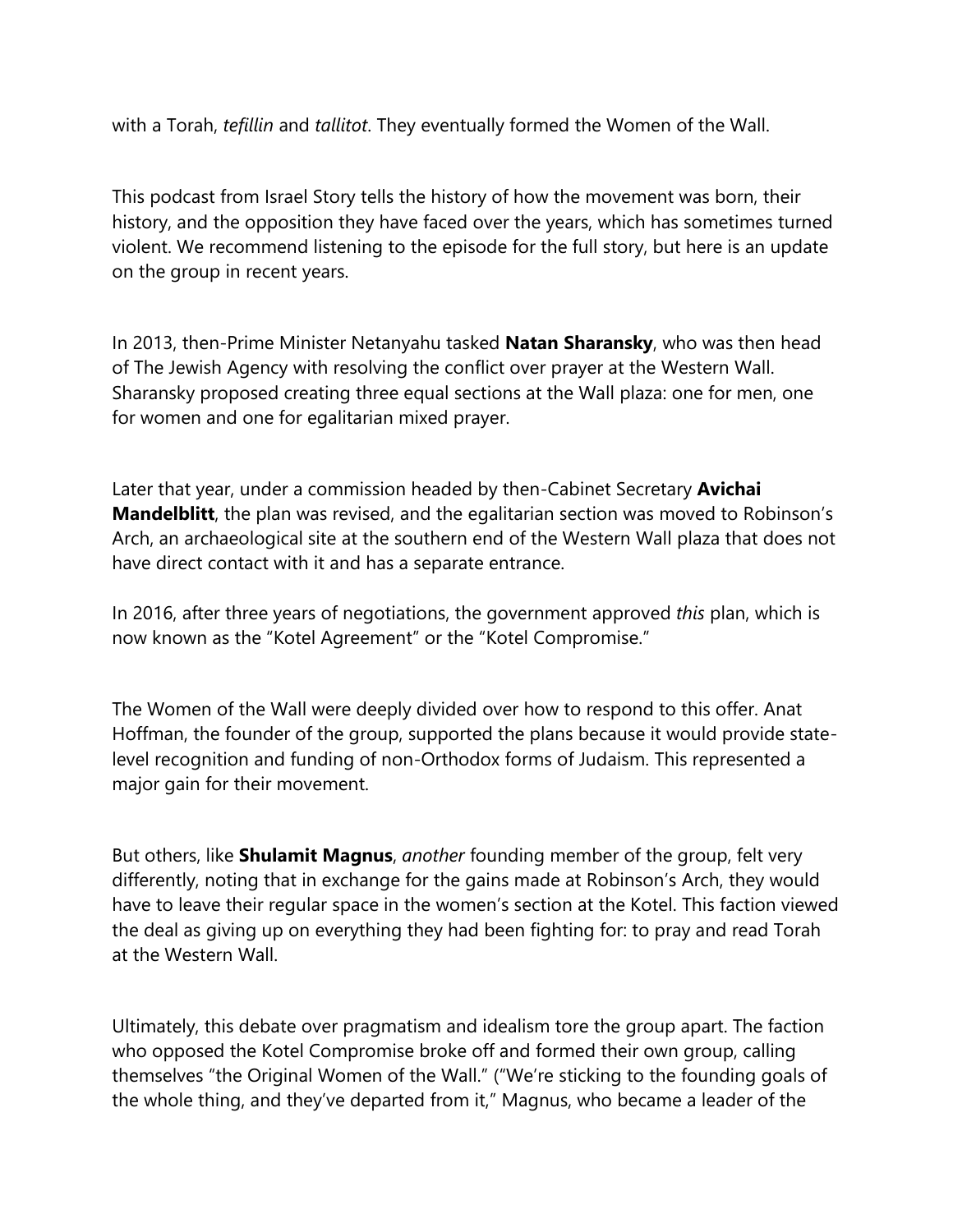splinter group, [explained.](https://content.opendormedia.org/e/634291/-part-iv-this-wall-is-my-wall-/k6qxp/293808280?h=QgC83Zhc02BcG-AMKki8zwdu6sHlI6DzjqEc8Q5KToc))

But the entire debate ultimately became moot: the Kotel Compromise never happened. Netanyahu, facing pressure from Haredi parties in the government, suspended the plan just a few months after it was approved. However, the group continues to be split into two factions who rarely speak to each other.

Now, with the swearing in of a new government in June, and the Haredi parties in the opposition, some of the Women of the Wall are [renewing their calls](https://content.opendormedia.org/e/634291/-be-implemented-opinion-683946/k6qxr/293808280?h=QgC83Zhc02BcG-AMKki8zwdu6sHlI6DzjqEc8Q5KToc) for the Kotel Compromise.

And it looks like this could actually happen soon: yesterday, Prime Minister **Naftali Bennett** (who has [supported](https://content.opendormedia.org/e/634291/News-News-aspx-171294/k6qxt/293808280?h=QgC83Zhc02BcG-AMKki8zwdu6sHlI6DzjqEc8Q5KToc) the plan since it was created in 2013) told The [Jerusalem](https://content.opendormedia.org/e/634291/tern-wall-deal-liberman-684360/k6qxw/293808280?h=QgC83Zhc02BcG-AMKki8zwdu6sHlI6DzjqEc8Q5KToc)  [Post](https://content.opendormedia.org/e/634291/tern-wall-deal-liberman-684360/k6qxw/293808280?h=QgC83Zhc02BcG-AMKki8zwdu6sHlI6DzjqEc8Q5KToc) that he will work to get it reapproved by January.

("I believe that the Kotel belongs to all the Jews in the world," Bennett said in 2013. "Not to one stream or another. That is what the new *Ezrat Yisrael* [egalitarian prayer] section is about… In my eyes, *Ezrat Yisrael* is a wonderful thing. It makes unity and peace possible at the Kotel.")

A majority of Israelis also support having an egalitarian prayer plaza at the Western Wall. A poll conducted by The [Jerusalem Post](https://content.opendormedia.org/e/634291/otel-conflict-editorial-684405/k6qxy/293808280?h=QgC83Zhc02BcG-AMKki8zwdu6sHlI6DzjqEc8Q5KToc) in 2016 found that "61% of Israelis favored creating such a site and 39% opposed it." But among Orthodox respondents, 83% opposed creating the site.

The United Torah Judaism party said that it would "fight with all its force" against efforts to revive the plan. "The Reform and Conservatives are sticking their hooves into the holy of holies of the Jewish people, and getting a foothold in the Western Wall," they said in a statement. "We will protect, without compromise, the Western Wall and its sanctity, and we will not allow anyone to desecrate it," the party added.

### **Diversity of perspectives**

**Anat Hoffman**, the founder of Women of the Wall, underscored to The [Associated](https://content.opendormedia.org/e/634291/c-bd6f-da376f47304e-story-html/k6qy3/293808280?h=QgC83Zhc02BcG-AMKki8zwdu6sHlI6DzjqEc8Q5KToc)  [Press](https://content.opendormedia.org/e/634291/c-bd6f-da376f47304e-story-html/k6qy3/293808280?h=QgC83Zhc02BcG-AMKki8zwdu6sHlI6DzjqEc8Q5KToc) that the group is "fighting for equality and religious pluralism and justice. We cannot read from the Torah in the women's section in 2021. Why not? Why the hell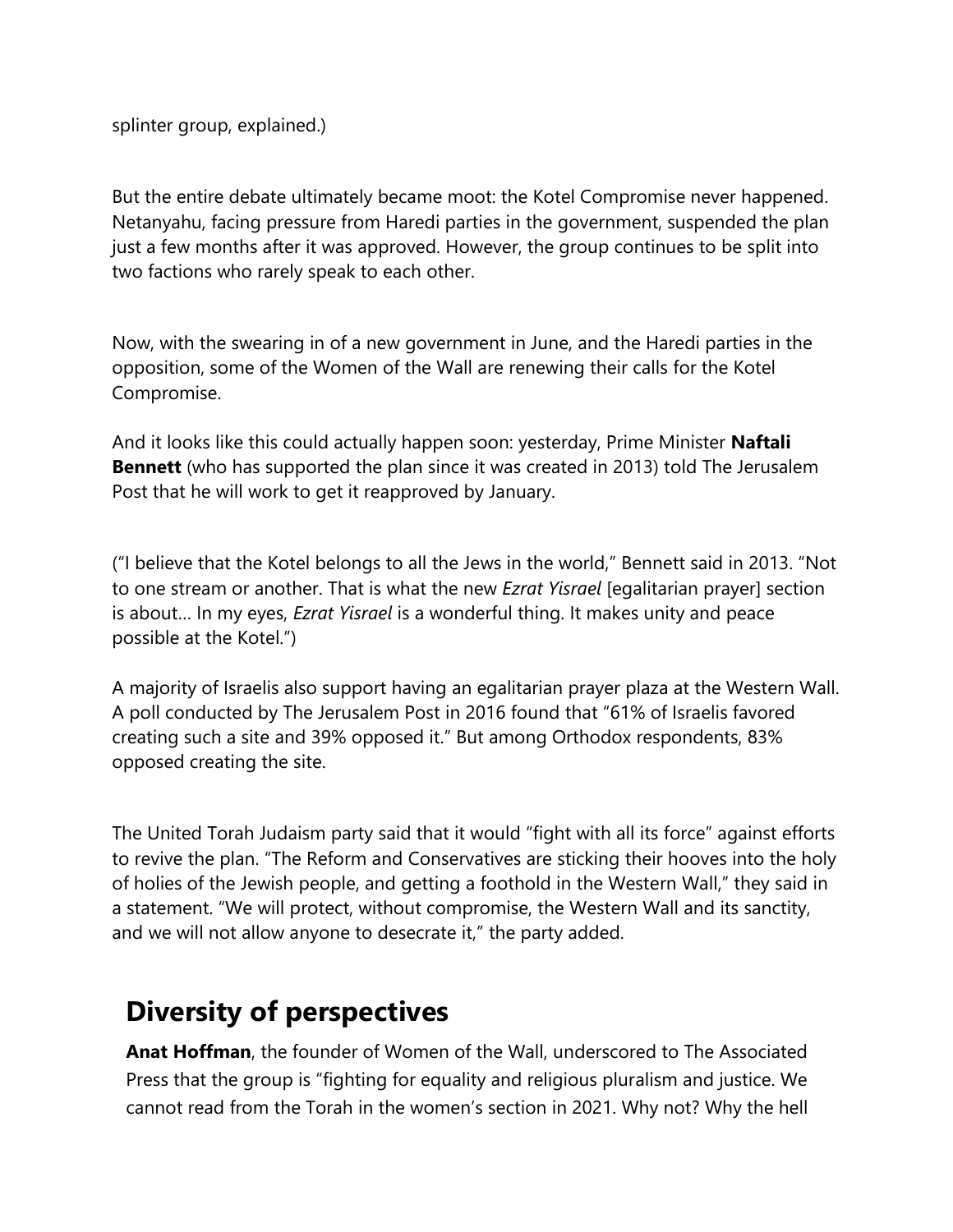Following the events, the group wrote on Facebook, "We smuggled in a Torah scroll but were of course not allowed to bring it into the women's section…Security surrounded [two members of Women of the Wall] in attempts to take the scroll. A mob surrounded the group and eventually physically pushed them out from the plaza. We were unable to read from the Torah this morning."

Meanwhile, after cancelling his plans to attend, Shas leader Aryeh Deri said that just as Jews prepare to "mark the victory of light over darkness" during Hanukkah, "Shas will continue to fight with all its might against those who seek to desecrate the sanctity of the Western Wall, and to harm the Jewish identity of the state."

**Eliana Aaron**, the director of a medical case management company in Israel, expressed a similar view on the Israel Story podcast.

In her eyes, the Women of the Wall are being disrespectful to Jewish tradition: "What's cool about the Kotel is that you'll see people from all different nations and all different religious backgrounds coming to pray. And putting on a kippah. And the women wearing something on their hair. And respecting the religion which is the Jewish nation." In Aaron's view, the gathering of Women of the Wall is an unnecessary provocation.

Similarly, **Dovid Meirfeld**, who has joined protests against the Women of the Wall in the past, told the Israel Story [podcast](https://content.opendormedia.org/e/634291/-part-iv-this-wall-is-my-wall-/k6qxp/293808280?h=QgC83Zhc02BcG-AMKki8zwdu6sHlI6DzjqEc8Q5KToc) that "A Jewish religious place, a place that's here for religion, has to be done in the Orthodox way. And therefore, when they're coming, that's interfering…That's something we cannot accept."

Itamar Ben-Gvir of the Religious Zionism party, who attended the protest, focused on a different issue. He said that "police violence" against the Haredi community, including at this protest, "has crossed a red line. The use of violence against the

not?"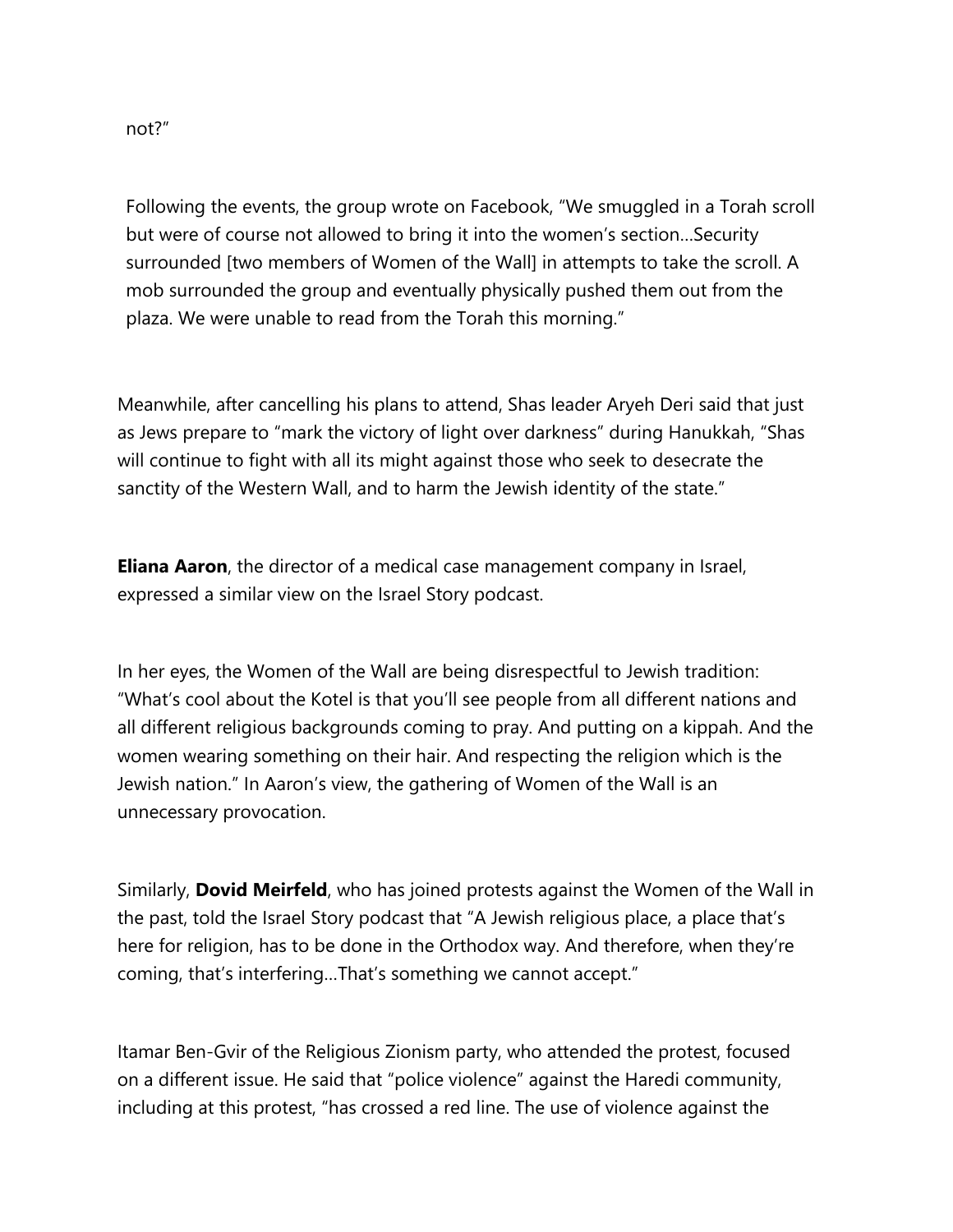ultra-Orthodox is intended to silence a protest against the Reform who want to stir up the winds."

**Yochi Rappeport**, CEO of Women of the Wall, on the other hand, said that the problem is that security guards at the site are not adequately protecting the members of *her* group.

In a [Jerusalem Post](https://content.opendormedia.org/e/634291/-be-implemented-opinion-683946/k6qxr/293808280?h=QgC83Zhc02BcG-AMKki8zwdu6sHlI6DzjqEc8Q5KToc) op-ed, she wrote that "any violence directed toward Women of the Wall is ignored," adding, "A woman arrives at the Western Wall in the morning and does not know in what condition she will leave. Will she be pushed and dropped to the ground?"

Meanwhile, in a [Jerusalem Post](https://content.opendormedia.org/e/634291/vercome-divides-opinion-684040/k6qy5/293808280?h=QgC83Zhc02BcG-AMKki8zwdu6sHlI6DzjqEc8Q5KToc) op-ed, **Oded Revivi**, mayor of Efrat who attends an Orthodox synagogue, and **Yizhar Hess**, deputy chairman of the World Zionist Organization, who prays with the Women of the Wall each Rosh Hodesh, called on Israelis to overcome their religious divides.

"We cling to the hope that we will be able to find a place for each of us  $-$  Orthodox, Conservative, Reform — at the Western Wall and in the Jewish world in general, to speak to each other lovingly, like family, even when our paths diverge," they wrote. "We are brothers even when we do not agree."

Meanwhile, Rabbi **Rick Jacobs**, president of the Union for Reform Judaism, told [Haaretz](https://content.opendormedia.org/e/634291/al-jewish-activists-1-10354938/k6qy7/293808280?h=QgC83Zhc02BcG-AMKki8zwdu6sHlI6DzjqEc8Q5KToc) that he was saddened that former Prime Minister Netanyahu shared Deri's tweet calling for protests against the "desecration" of the site.

Jacobs noted that this contrasted sharply with some of Netanyahu's previous statements and actions. In 2016, Netanyahu backed the Kotel Compromise that would have created a state-recognized egalitarian prayer space at the Plaza.